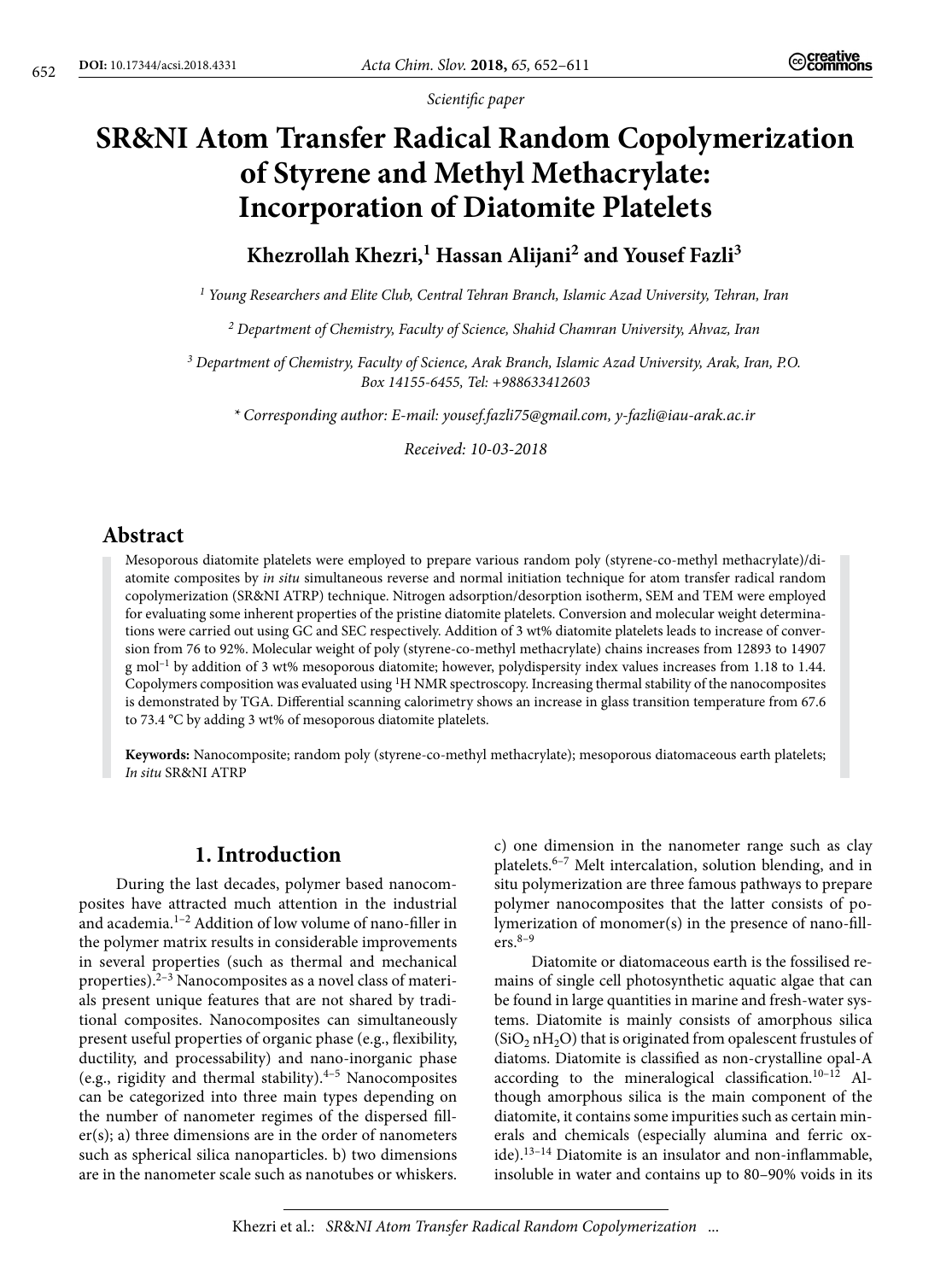structure. Diatomite can be easily obtained at a low cost because diatomaceous silica is the most abundant form of silica on the earth.<sup>12,15-16</sup> Diatomaceous earth possesses highly porous structure, low density, high surface area, suitable stability in chemical property, high permeability and small particle size in which makes it suitable for a wide range of industrial applications such as filter aid, adsorbent, insulating material, catalyst support or carrier, natural insecticide or grain protectant and etc.<sup>14,16-18</sup>

Controlled radical polymerization (CRP) techniques are investigated to introduce suitable pathways for the preparation of various polymers with predetermined molecular weight, narrow polydispersity index (PDI) values, desired composition and functionalities. Among three most common CRP methods, which are namely nitroxide-mediated polymerization (NMP)<sup>19</sup>, reversible addition fragmentation chain transfer  $(RAFT),<sup>20</sup>$  and atom transfer radical polymerization  $(ATRP)$ ,<sup>21</sup> ATRP presents some unique benefits such as applicability to a wide variety of monomers and polymerization systems, great industrialization prospects, commercial availability of its reactants and also application of different initiation technique.<sup>21</sup> These unique features lead to ATRP becomes as a popular producer for polymer chemists.

A review of literatures indicates that application of diatomite as filler to synthesize polymer/diatomite composites have attracted considerable attention. Karaman et al. have prepared polyethylene glycol (PEG)/diatomite composite as a novel form-stable composite phase change material (PCM) in which the PCM was prepared by incorporating PEG in the pores of diatomite.<sup>22</sup> Li et al. have synthesized conducting diatomite by polyaniline on the surface of diatomite. Linkage of polyaniline on the surface of diatomite is attributed to the hydrogen bond between the surface of diatomite and polyaniline macromolecules.<sup>23</sup> Li et al. have also prepared fibrillar polyaniline/diatomite composite by one-step in situ polymerization. According to their results, the polyaniline/diatomite composite can be applied as fillers for electromagnetic shielding materials and conductive coatings. $24$  In addition, other studies such as investigating the effects of extrusion conditions on dieswell behavior of polypropylene/diatomite composite melts and crystallization behaviors and foaming properties of diatomite-filled polypropylene composites have been performed.25–26

In this study, we take unique advantages of simultaneous reverse and normal initiation technique for atom transfer radical polymerization (SR&NI ATRP) method to synthesize random poly (styrene-co-methyl methacrylate)/diatomite nanocomposites. Among different initiation techniques for ATRP, an interesting initiation technique namely SR&NI was employed to prepare tailor-made polymer matrices. SR&NI ATRP is selected for its abundant advantages such as application of transition metal complex in its high oxidation state and decrement of metal concentration in the final products. Moreover, we have tried to investigate the effect of diatomite platelets loading on the kinetics parameters (conversion, molecular weights, and PDI values) of the SR&NI ATRP of styrene and methyl methacrylate. Evaluation of diatomite platelets as an appropriate replacement of natural clay platelets is also performed by examining thermal properties of the prepared nanocomposites.

#### **2. Experimental**

#### **2. 1. Materials**

Diatomite earth sample was obtained from Kamel Abad-Azerbaijan, Iran. It was dispersed in 100 ml distilled water by magnetic stirring and then it was kept constant until some solid impurities were dispersed. The particles were separated with filter paper and dried at 100 °C for 8 h. Styrene (St, Aldrich, 99%) and methyl methacrylate (MMA, Merck, 99%) were passed through an alumina-filled column, dried over calcium hydride, and distilled under reduced pressure (60 °C, 40 mm Hg). Copper(II) bromide (CuBr<sub>2</sub>, Fluka, 99%), N,N,N',N",N"-pentamethyldiethylenetriamine (PMDETA, Aldrich, 99%), 2,2'– azobisisobutyronitrile (AIBN, Acros), ethyl alpha-bromoisobutyrate (EBiB, Aldrich, 97%), anisole (Aldrich, 99%), tetrahydrofuran (THF, Merck, 99%), and neutral aluminum oxide (Aldrich, 99%) were used as received.

#### **2. 2. Simultaneous Reverse and Normal Initiation Technique for Atom Transfer Radical Random Copolymerization of Styrene and Methyl Methacrylate**

SR&NI ATRP of styrene and methyl methacrylate was performed in a 200 ml three-neck lab reactor, which equipped with a reflux condenser, nitrogen inlet valve, and a magnetic stir bar that was placed in an oil bath. A typical batch of copolymerization was run at 110 °C with the molar ratio of 150:0.12:0.2:0.2:1 for [M]:[AIBN]:[Cu- $Br<sub>2</sub>$ :[PMDETA]:[EBiB] giving a theoretical copolymer molecular weight of 15320 g mol<sup>-1</sup> at 100% conversion. At first, styrene (8.34 ml, 0.07 mol), methyl methacrylate  $(6.2 \text{ ml}, 0.05 \text{ mol})$ , CuBr<sub>2</sub>  $(0.05 \text{ g}, 0.23 \text{ mmol})$ , PMDETA (0.04 ml, 0.23 mmol) and anisole (10 ml) were added to the reactor. Then, it was degassed and back-filled with nitrogen three times, and then left under  $N_2$  with stirring at room temperature. The solution turned green color since the  $CuBr<sub>2</sub>/PMDETA$  complex was formed. When the majority of the metal complex had formed, reaction temperature was increased to 110 °C during 5 min. Subsequently, predeoxygenated solution of AIBN (0.02 g, 0.14 mmol) in styrene (5 ml, 0.04 mol) and predeoxygenated EBiB (0.17 ml, 1.1 mmol) were injected into the reactor to start the copolymerization reaction. Samples were taken at the end of the reaction to measure the final conversion.

Khezri et al.: *SR*&*NI Atom Transfer Radical Random Copolymerization* ...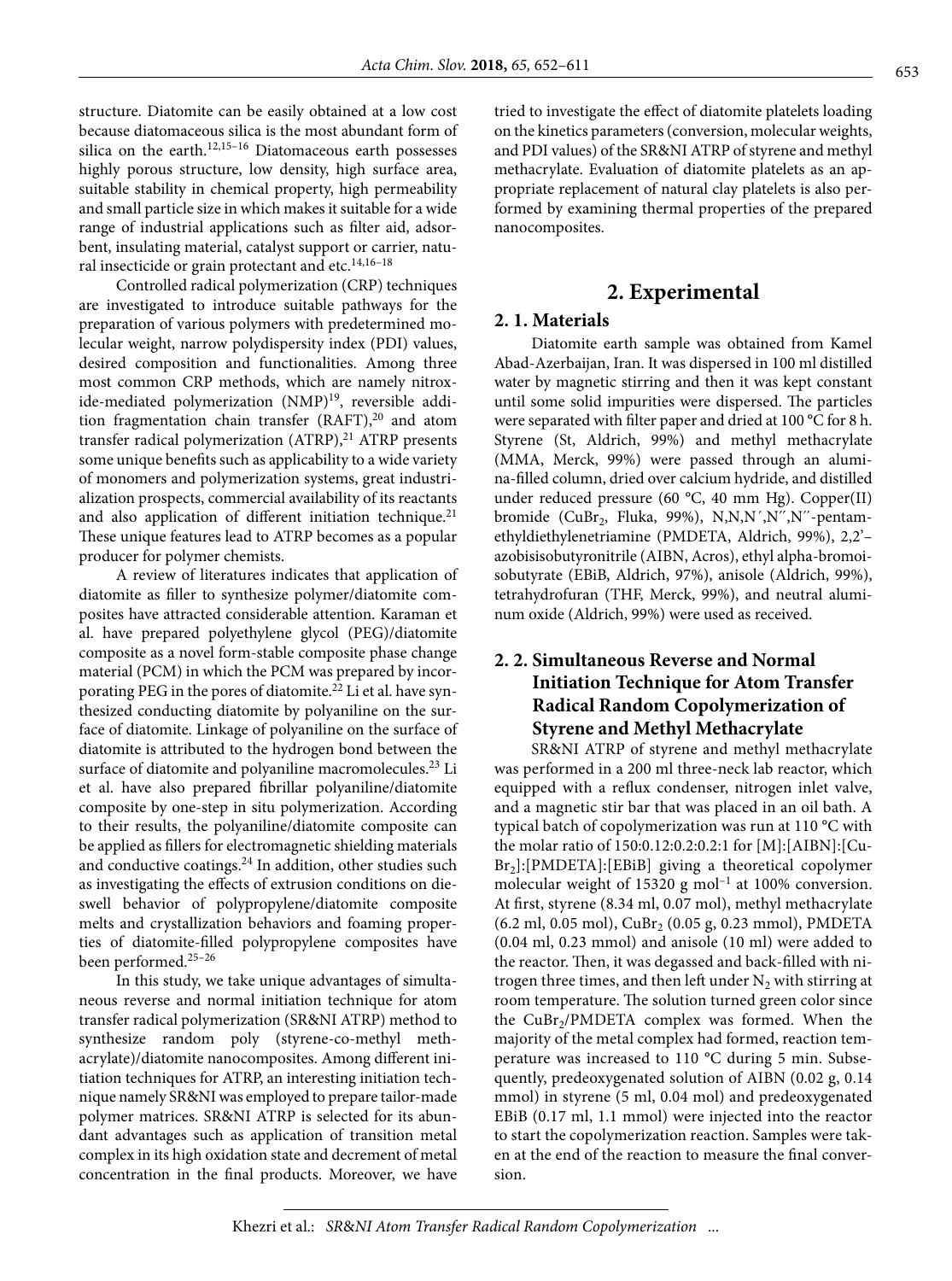## **2. 3. Preparation of Random Poly (Styrene-Co-Methyl Methacrylate)/Diatomite Nanocomposites Via** *In Situ* **SR&NI ATRP**

For preparation of nanocomposites, a desired amount of diatomite platelets was dispersed in 5 ml of styrene and the mixture was stirred for 23 h. Then, the remained 3.34 ml of styrene was added to the mixture. Subsequently, copolymerization procedure was applied accordingly. Designation of the samples with the percentage of pristine diatomite platelets is presented in table 1. In this designation, NPSM refers to neat random poly (styrene-co-methyl methacrylate) and RPSMN "X" implies different nanocomposites of random poly (styrene-co-methyl methacrylate) with various percentages of diatomite platelets loading.

NOWAX capillary column for the separation. Size exclusion chromatography (SEC) was used to measure the molecular weight and molecular weight distribution. A Waters 2000 ALLIANCE with a set of three columns of pore sizes of 10000, 1000, and 500 Å was utilized to determine polymer average molecular weight and PDI values. Proton nuclear magnetic resonance spectroscopy (1H NMR) spectra were recorded on a Bruker 300-MHz <sup>1</sup>H NMR instrument with CDCl<sub>3</sub> as the solvent and tetramethylsilane as the internal standard. Thermal gravimetric analysis (TGA) was carried out with a PL thermo-gravimetric analyzer (Polymer Laboratories, TGA 1000, UK). Thermal analysis were carried out using a differential scanning calorimetry (DSC) instrument (NETZSCH DSC 200 F3, Netzsch Co, Selb/Bavaria, Germany).

| Sample         | Method<br>of Preparation | Proportion of<br><b>Pristine Diatomite</b><br>Platelets (wt%) | <b>Dispersion</b><br>Time Prior to the<br>Copolymerization (h) |
|----------------|--------------------------|---------------------------------------------------------------|----------------------------------------------------------------|
| <b>NPSM</b>    | <b>SR&amp;NI ATRP</b>    | $_{0}$                                                        |                                                                |
| <b>RPSMN1</b>  | In situ SR&NI ATRP       |                                                               | 23                                                             |
| <b>RPSMN 2</b> | In situ SR&NI ATRP       |                                                               | 23                                                             |
| <b>RPSMN 3</b> | In situ SR&NI ATRP       |                                                               | 23                                                             |

## **2. 4. Separation of Random Copolymer Chains from Diatomite Platelets and Catalyst Removal**

For separating of random poly (styrene-co-methyl methacrylate) chains from diatomite particles, nanocomposites were dissolved in THF. By high-speed ultracentrifugation (10000 rpm) and then passing the solution through a 0.2 micrometer filter, poly (styrene-co-methyl methacrylate) chains were separated from diatomite particles. Subsequently, copolymer solutions passed through an alumina column to remove catalyst species.

#### **2. 5. Characterization**

Materials porosity was characterized by  $N_2$  adsorption/desorption curves obtained with a Quntasurb QS18 (Quntachrom) apparatus. Surface morphology of the pristine diatomite particles was examined by scanning electron microscope (SEM, Philips XL30 and LEO-1455VP) with acceleration voltage of 20 kV and transmission electron microscope (TEM), Philips EM 208 (The Netherlands) with an accelerating voltage of 120 kV. Gas chromatography (GC) is a simple and highly sensitive characterization method and does not require removal of the metal catalyst particles. GC was performed on an Agilent-6890N with a split/splitless injector and flame ionization detector, using a 60 m HP-IN-

## **3. Results and Discussion**

FTIR analysis of the pristine diatomite platelets indicates that although the pristine diatomite platelets are rehydrated, during the preparation process and obtaining the spectrum some water molecules may be re-adsorbed  $(3434 \text{ cm}^{-1})$ . In this spectrum, the strong peak at 1098



**Figure 1**: FTIR spectrum of the pristine diatomite sample

Khezri et al.: *SR*&*NI Atom Transfer Radical Random Copolymerization* ...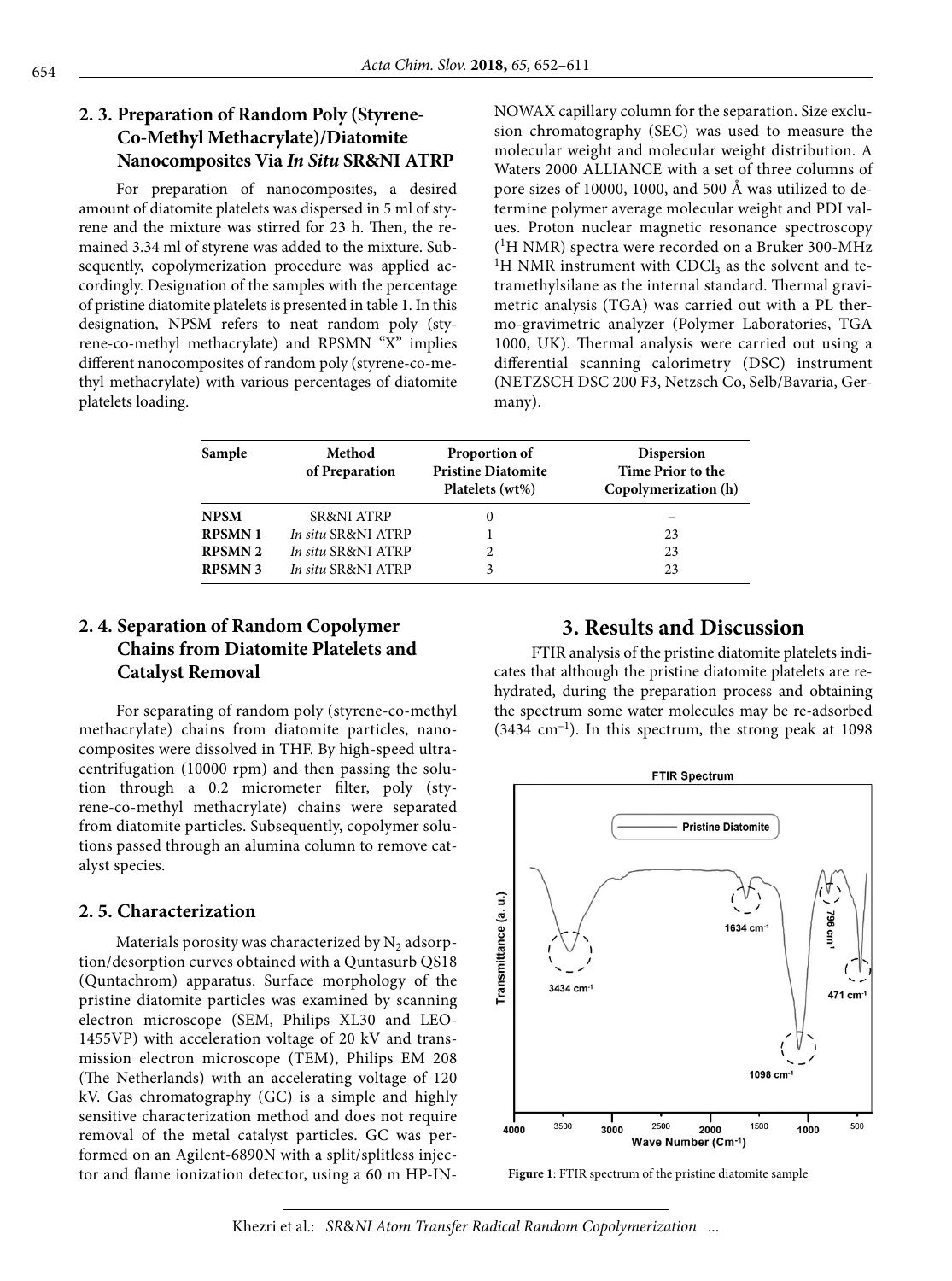$cm^{-1}$  is attributed to the stretching mode of siloxane (Si-O–Si). In addition, the peak at  $471 \text{ cm}^{-1}$  and  $796 \text{ cm}^{-1}$  are associated with the asymmetric stretching mode of siloxane bonds the vibration of O-H respectively.<sup>27-29</sup>

Nitrogen adsorption/desorption isotherm is employed to precise study on the porous structure of the diatomite platelets. Nitrogen adsorption/desorption isotherm of the diatomite platelets is provided in figure 2. According to this figure, the shape of isotherm is similar to the IV type isotherms according to the IUPAC classification and confirms that diatomite platelets have mesoporous structure. $30-31$  The hysteresis is associated with the filling and emptying of the mesopores by capillary condensation. A sharp increase in the nitrogen adsorbed quantity near the relative pressure of 1 demonstrates the existence of macropores in the pure diatomite platelets and therefore non-uniform pore size distribution can be concluded.<sup>32</sup>



**Figure 2:** Nitrogen adsorption/desorption isotherm of the pristine diatomite sample

According to extracted data from the nitrogen adsorption/desorption isotherms, surface area of the pristine diatomite platelets is calculated 20.409 m<sup>2</sup>/g. Also, average pore diameter is estimated around 28.13 nm.

SEM image of the pristine diatomite platelets is shown in figure 3. According to this image, diatomite sample is composed of plaque plate particles with spherical pores. These plates have regular pores and sometimes are aggregated.

Figure 4 represents TEM image of the pristine diatomite platelets. According to this image, pristine diatomite sample belongs numerous regularly spaced rows of pores in its structure that this observation is confirmed with SEM images. In addition, average pore diameter is estimated around 45 nm.



**Figure 3**: SEM image of the pristine diatomite sample



**Figure 4:** TEM image of the pristine diatomite sample

General mechanism for SR&NI ATRP is illustrated in figure 5. SR&NI ATRP employs transition metal complex in its high oxidation state and therefore by using this initiation technique oxidation problems can be circumvented.



**Figure 5:** General mechanism for SR&NI ATRP

General procedure for the synthesis of well-defined random poly (styrene-co-methyl methacrylate) chains via SR&NI ATRP in the presence of the diatomite platelets is illustrated in figure 6.

Khezri et al.: *SR*&*NI Atom Transfer Radical Random Copolymerization* ...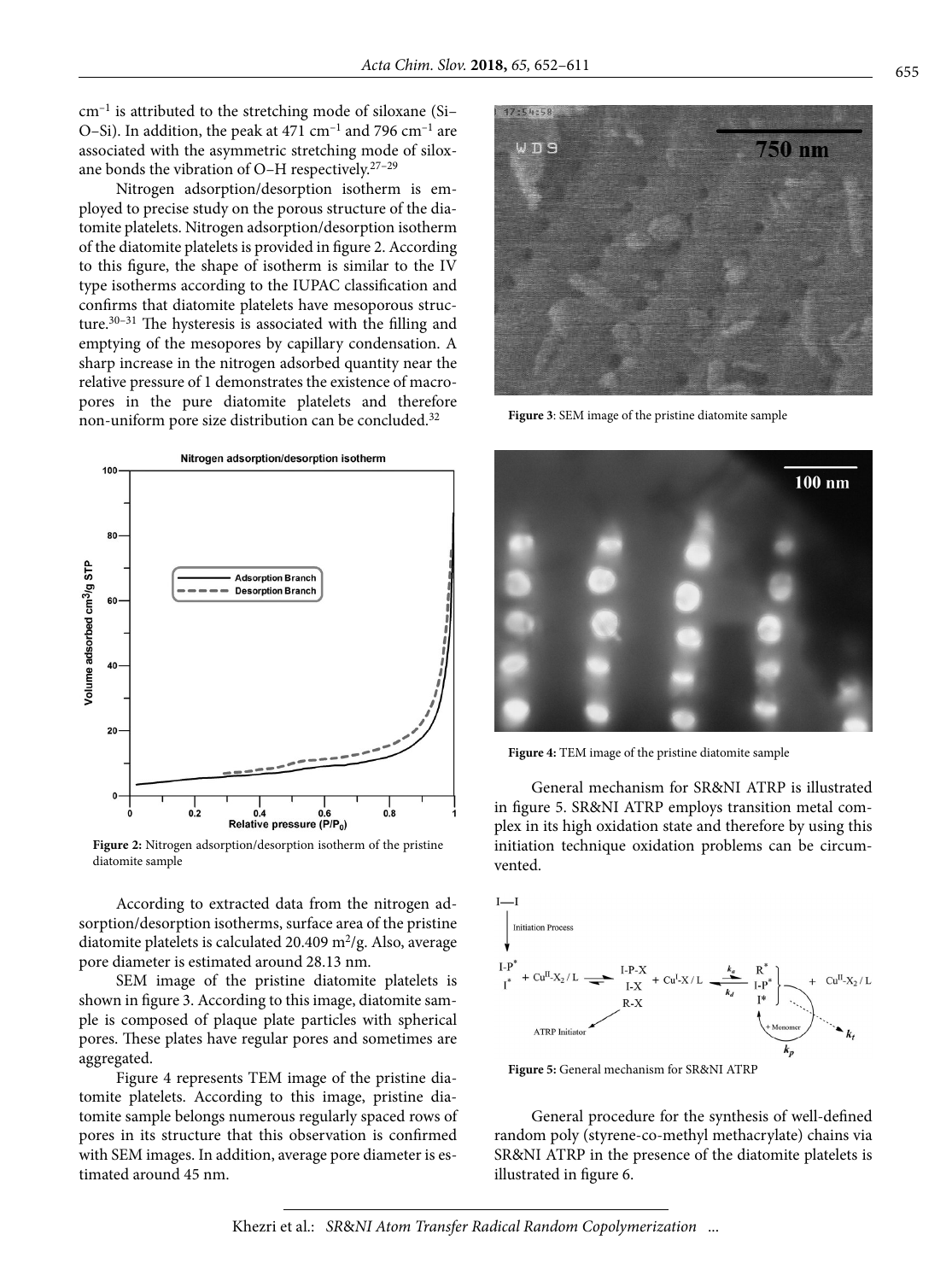

**Diatomite Nanocomposite** 

**Figure 6:** General procedure for the synthesis of well-defined random poly (styrene-co-methyl methacrylate)/diatomite nanocomposites via *in situ* SR&NI ATRP

Although reverse ATRP (RATRP) is a suitable pathway for circumventing oxidation problems (application of transition metal complex in its high oxidation state), SR&NI ATRP presents additional useful properties and therefore can be considered a more appropriate pathway to over come oxidation problems. SR&NI ATRP applies low-



**Figure 7:** SEC traces of the neat random poly (styrene-co-methyl methacrylate) and its nanocomposites

er metal concentration in its initial components and therefore lower concentration of transition metals will be existed in the final products.<sup>33</sup>

SEC traces of the neat random poly (styrene-co-methyl methacrylate) and its different nanocomposites are presented in figure 7. As it can be seen, SEC traces of the neat random poly (styrene-co-methyl methacrylate) and all of the nanocomposites display monomodal peaks corresponding to the molecular weight values predetermined by the molar ratio of monomer to initiator. Neat random poly (styrene-co-methyl methacrylate) reveals narrow distribution and relatively low PDI value in which this result can be employed to demonstrate successful establishment of SR&NI ATRP.

SR&NI ATRP of styrene and methyl methacrylate without diatomite platelets results in well-defined random copolymer chains with low PDI value. By adding diatomite platelets, conversion and molecular weight were increased. By addition of only 3 wt% of the diatomite platelets, conversion increases from 76 to 92%. Increments of conversion and molecular weight of the products by adding diatomite platelets can be attributed to the pendant hydroxyl groups on the surface (and pores) of the diatomite platelets. In general, polar solvents (especially hydroxyl containing ones like water, phenol, and carboxylic acids) exert a rate acceleration effect on the copolymerization systems for increasing radical activation rate and also reducing radical recombination rate. Pendant hydroxyl groups on the surface (and pores) of the diatomite platelets can possibly cause a polarity change into the reaction medium. In

Khezri et al.: *SR*&*NI Atom Transfer Radical Random Copolymerization* ...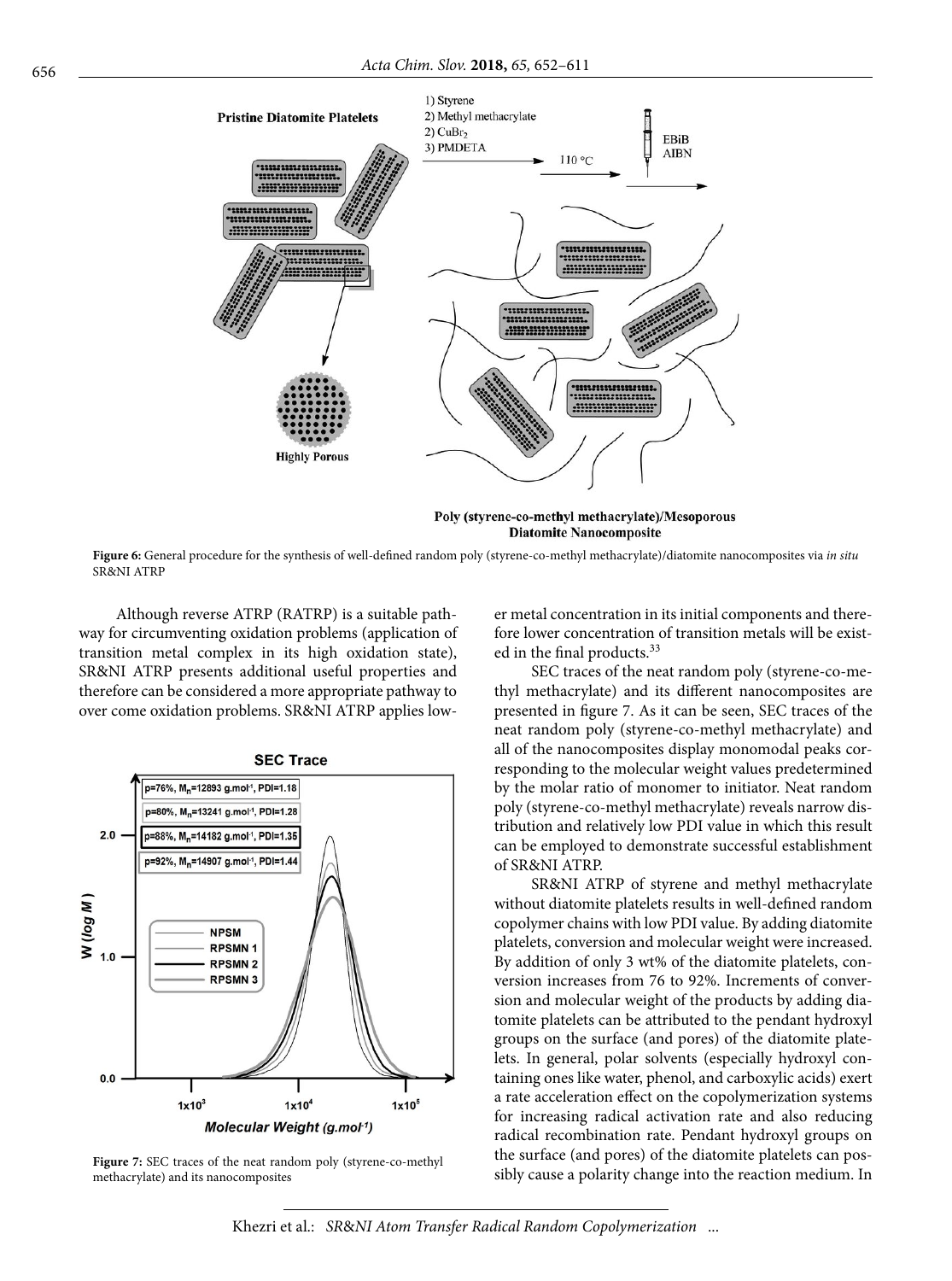addition, negatively charged surface (pendant hydroxyl groups on the surface of the diatomite platelets) could absorb and gather positively charged catalyst (Cu ions) and consequently enhances the chain growth rate. Similar effects for adding other nano-fillers such as clay nano-sheets and MCM-41 nanoparticles on polymerization rate were also presented elsewhere. $34-35$  PDI values of the random poly (styrene-co-methyl methacrylate) chains increases by the addition of diatomite platelets loading. This is mainly attributed to the impurity role of the diatomite platelets. These platelets act as an impurity in the copolymerization medium and therefore cause the molecular weight distribution of the resultant copolymers to be increased; PDI value increases from 1.18 to 1.44 by loading of 3 wt% diatomite platelets.36 Extracted data from SEC traces of the neat random poly (styrene-co-methyl methacrylate) and its nanocomposites is summarized in table 2.

By comparing these results with the previous study some useful conclusions can be obtained; *a*) Application of reverse atom transfer radical polymerization (RATRP) results in higher conversion in the same loadings of diatomite platelets. *b*) It is very interesting that variation of the final conversion by addition of 3 wt% of diatomite is equal for both of the systems (16% increment in conversion by adding 3 wt% of diatomite). *c*) Both of the systems present similar behavior in the case of the variation of the molecular weights. *d*) As it expected, application of SR&NI ATRP results in lower PDI values in comparison with RATRP. *f*) According to the PDI values, SR&NI ATRP system results in higher variation in PDI values by addition of diatomite platelets in comparison with the RATRP system.37

Theoretical molecular weight is calculated by using Equation 1:

$$
M_n^{Theo} = \frac{[M]_0}{[ABN]_0} \times Conv \times M_{monomers}
$$
 (1)

where,  $[M]_0$  and  $[AIBN]_0$  are initial concentration of the monomers and ATRP initiator, respectively. Conversion is denoted by *Conv.* and the symbol of the average molecular weight of the monomers is  $M_{\rm monomers}$ .

An appropriate agreement between the theoretical and experimental molecular weights in combination with acceptable PDI values (PDI <1.5) can be considered as an appropriate evidences for controlled nature of the copolymerization. Also, color change of the reaction media dur-



Figure 8: <sup>1</sup>H NMR spectra of the neat poly (styrene-co-methyl methacrylate) and its nanocomposites

ing the copolymerization is an evidence of successful SR&NI ATRP equilibrium establishment.

Evaluation of the structural composition of copolymer chains and determining molar ratio of each monomer in the copolymer chains can be performed by using  ${}^{1}H$ NMR spectroscopy. <sup>1</sup>H NMR spectra of the neat poly (styrene-co-methyl methacrylate) and its different nanocomposites are presented in figure 8.

Molar ratio of each monomer in the copolymer chains can be determined by integrating aromatic peaks area  $(D_{\text{Ph}},$ 6.6–7.4 ppm, 5H) which corresponds to the phenyl ring of styrene and methoxy group of methyl methacrylate  $(D_M,$ 3.4–3.8 ppm, 3H) by using equations (2) and (3):

$$
\%St = \frac{\frac{D_{p_h}}{5}}{\left(\frac{D_{p_h}}{5} + \frac{D_M}{3}\right)} \times 100
$$
 (2)  

$$
\%MMA = \frac{\frac{D_M}{3}}{\left(\frac{D_{p_h}}{5} + \frac{D_M}{3}\right)} \times 100
$$
 (3)

**Table 2**: Molecular weights and PDI values of the extracted random poly (styrene-co-methyl methacrylate) chains resulted from SEC traces

| Sample        | <b>Reaction</b> | Conversion | $M_n$ (g mol <sup>-1</sup> ) |       | $M_w$ (g mol <sup>-1</sup> ) | <b>PDI</b> |
|---------------|-----------------|------------|------------------------------|-------|------------------------------|------------|
|               | Time (h)        | (%)        | Exp.                         | Theo. |                              |            |
| <b>NPSM</b>   | 10              | 76         | 12893                        | 11643 | 15214                        | 1.18       |
| <b>RPSMN1</b> | 10              | 80         | 13241                        | 12256 | 16948                        | 1.28       |
| <b>RPSMN2</b> | 10              | 88         | 14182                        | 13482 | 19146                        | 1.35       |
| <b>RPSMN3</b> | 10              | 92         | 14907                        | 14094 | 21466                        | 1.44       |

Khezri et al.: *SR*&*NI Atom Transfer Radical Random Copolymerization* ...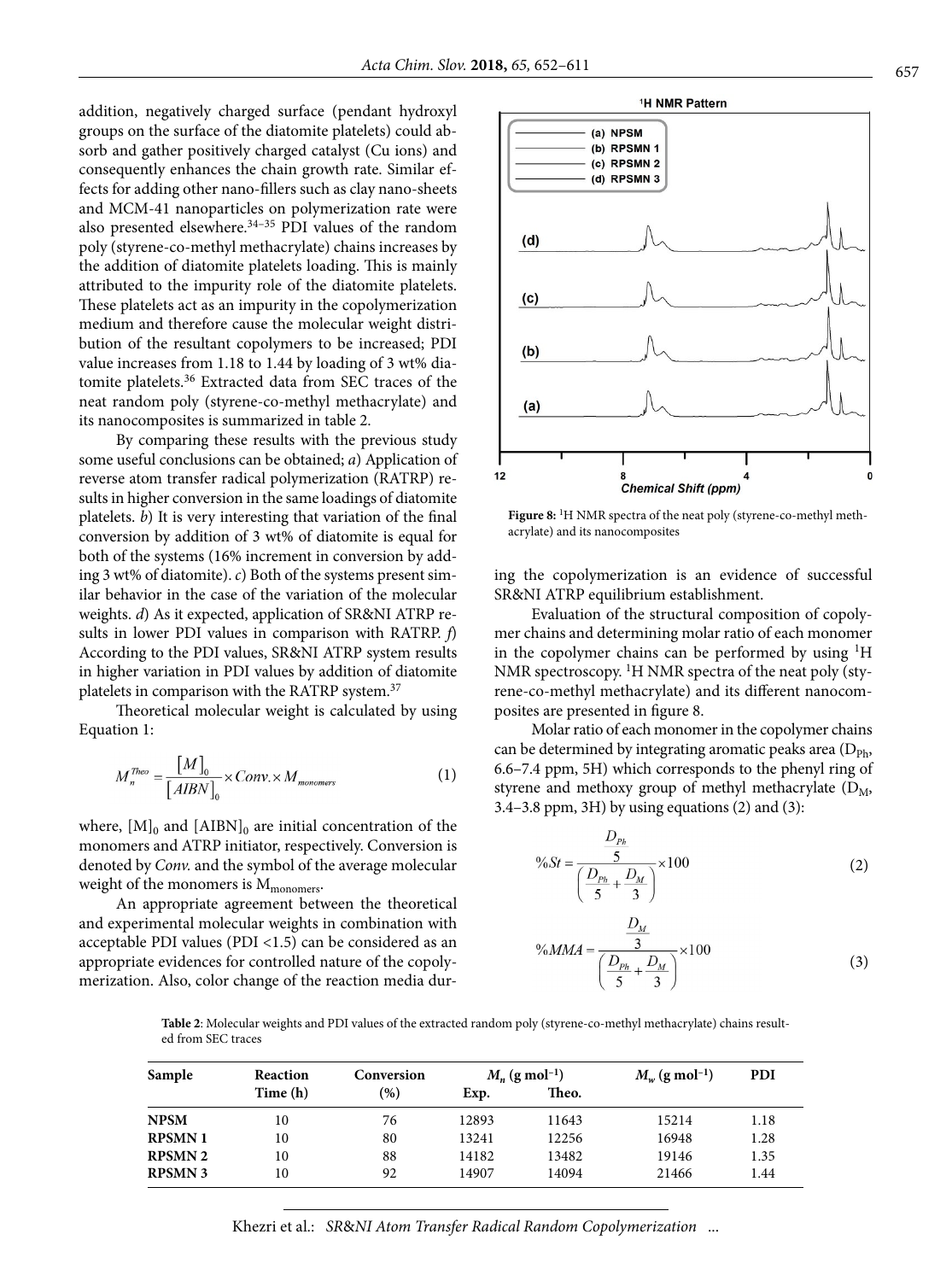The extracted data from 1H NMR spectrum of the neat poly (styrene-co-methyl methacrylate) and its nanocomposites is summarized in table 3. According to the results, molar ratio of each monomer (styrene and methyl methacrylate) in all the samples is approximately similar to the initial selected mole ratio of the monomers (styrene:  $~10-66.6\%$  and methyl methacrylate:  $~133.3\%$ ).

Table 3: Extracted data from <sup>1</sup>H NMR spectroscopy analysis of the pure poly (styrene-co-methyl methacrylate) and its nanocomposites

| Sample         | Mole Ratio (%) |            |  |
|----------------|----------------|------------|--|
|                | St             | <b>MMA</b> |  |
| <b>NPSM</b>    | 65             | 35         |  |
| <b>RPSMN1</b>  | 68             | 32         |  |
| <b>RPSMN 2</b> | 64             | 36         |  |
| <b>RPSMN 3</b> | 66             | 34         |  |

Thermal stability of the neat poly (styrene-co-methyl methacrylate) and its various nanocomposites are studied by using TGA analysis. TGA thermograms of weight loss as a function of temperature in the temperature range of 25–700 °C in tow different styles are represented in figure 9. Char values of the samples (at 700 °C) are also provided in this figure. As it is expected, char values increase by increasing diatomite platelets content. In addition, pristine diatomite leaves 92.13% char after complete degradation at 700 °C.

According to the figure 9, thermal stability of the neat poly (styrene-co-methyl methacrylate) is lower than all of the nanocomposites. In addition, by adding diatomite platelets in the poly (styrene-co-methyl methacrylate) matrix, thermal stability of the neat poly (styrene-co-methyl methacrylate) is improved. Moreover, by increasing diatomite platelets content in the nanocomposites samples (RPSMN 1-3), an increase in degradation temperatures was observed. Each TGA thermograms can be divided into three separated degradation steps; *i*) the weight loss at the temperature range of 100–150 °C is attributed to the evaporation of the water molecules. *ii*) the weight loss at the temperature window around 180–350 °C is ascribed by degradation of volatile materials (such as residual monomer and low molecular weight oligomers). *iii*) the final weight loss at the temperatures above 380 °C is attributed to the degradation of the synthesized poly (styrene-co-methyl methacrylate) chains and nanocomposites.38–40 Extracted data from TGA curves are summarized in table 4.

**Table 4:** Extracted data from TGA curves for the neat copolymer and its nanocomposites

| Sample           | Char(%)            | The main decomposition step $(^{\circ}C)$ |                    |  |
|------------------|--------------------|-------------------------------------------|--------------------|--|
|                  | at $700^{\circ}$ C | Initial point                             | <b>Final point</b> |  |
| <b>NPSM</b>      | 3.04               | 331                                       | 442                |  |
| <b>RPSMN1</b>    | 4.54               | 334                                       | 446                |  |
| <b>RPSMN2</b>    | 5.81               | 339                                       | 452                |  |
| <b>RPSMN3</b>    | 6.79               | 345                                       | 459                |  |
| <b>Diatomite</b> | 92.13              |                                           |                    |  |

Figure 10 graphically illustrates the extracted data from TGA graphs. Degradation temperature of the samples versus amount of degradation is employed to show that addition of diatomite platelets in the poly (styrene-co-methyl methacrylate) matrix, results in an improvement of thermal stabilities of the nanocomposites



**Figure 9:** TGA curves of the neat poly (styrene-co-methyl methacrylate) and its nanocomposites in two different styles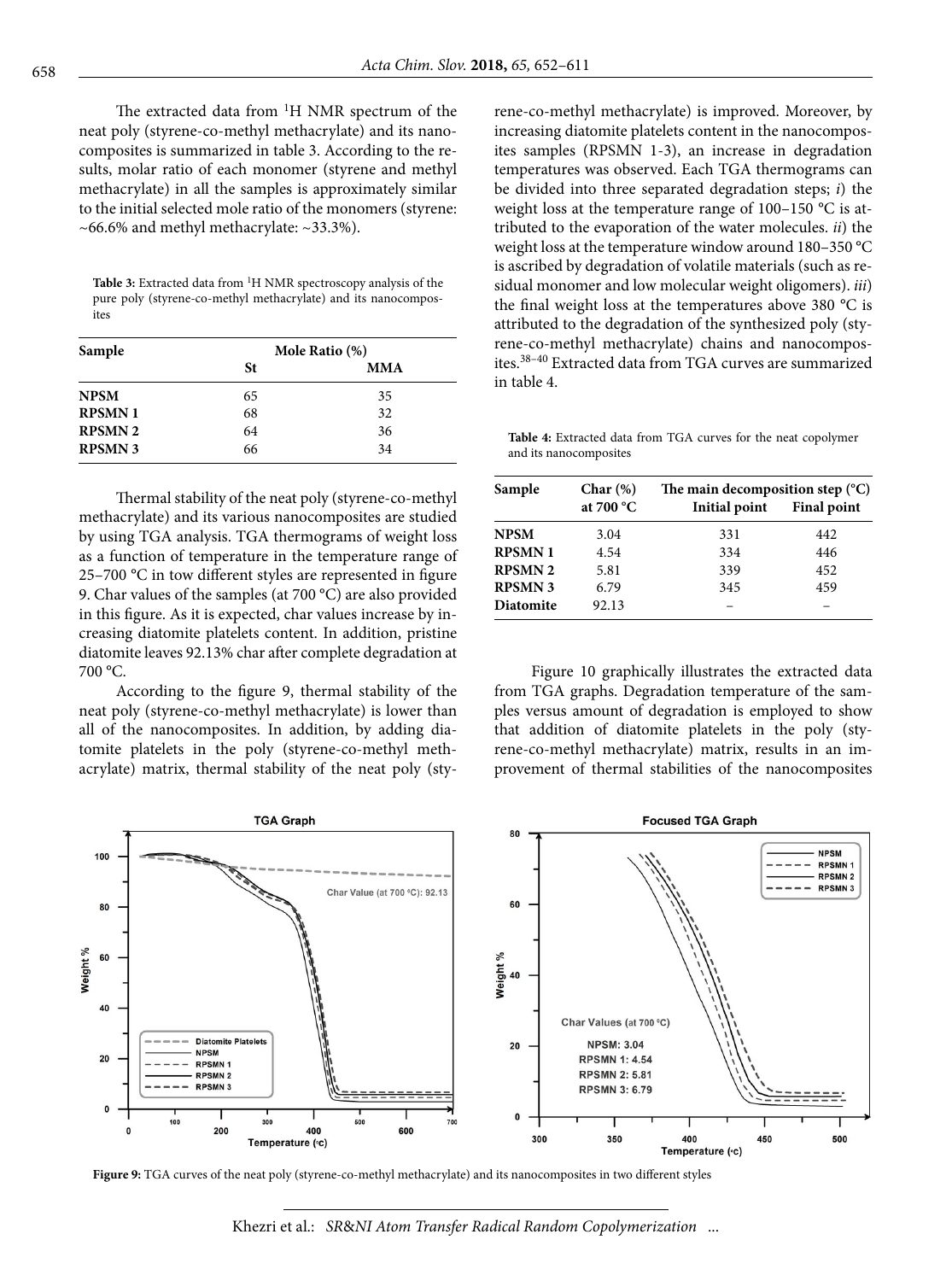



**DSC Graph**  $0.5$ **NPSM RPSMN1 RPSMN 2**  $\overline{0}$  $---$  RPSMN 3 Heat Flow (mW/mg)<br>← Endotherm  $-0.5$  $-1.5$  $\overline{2}$ 40 80 120 160 200  $\mathbf{r}$ Temperature (°C)

Figure 11: DSC curves of the neat poly (styrene-co-methyl methacrylate) and its nanocomposites

Figure 10: Graphical illustration of temperature and degradation relationship

 $(T_X:$  temperature threshold at which X% of poly (styrene-co-methyl methacrylate) and its nanocomposites is degraded).

Improvement in thermal stability of the synthesized sample can be mainly attributed to the high thermal stability of the pristine diatomite platelets and also physical interaction between surface of them and poly (styrene-co-methyl methacrylate) chains. It is clear that by increasing diatomite platelets content, more improvements in thermal stability can be achieved.<sup>41-42</sup> Moreover, hindrance effect of the diatomite platelets on the copolymer chains movement and restriction of oxygen permeation by these sheets are the other reasons for higher thermal stability of the nanocomposites in comparison with the neat poly (styrene-co-methyl methacrylate). Similar conclusions are also achieved in the case of polymer/clay nanocomposites.43–44

DSC analysis is employed to evaluate the effect of diatomite platelets on the chain confinement of the neat poly (styrene-co-methyl methacrylate) and its nanocomposites and also determination of glass transition temperature (Tg) of the prepared samples. DSC curves of the neat poly (styrene-co-methyl methacrylate) and its different nanocomposites are presented in figure 11. Temperature range of 20–200 °C is used to describe DSC results in the heating path. Diatomite platelets do not bear any transitions in this range of temperature, therefore only thermal transition of random poly (styrene-co-methyl methacrylate) is observed. In these experiments, samples are heated from room temperature to 220 °C to remove their thermal history. Then, they cooled to room temperature to distinguish

the phase conversion and other irreversible thermal behaviors. Finally, samples are heated from room temperature to 220 °C to obtain  $T_g$  values.

As it can be seen in figure 11, an obvious inflection in the heating path is occurred in which shows  $T_g$  of the neat random poly (styrene-co-methyl methacrylate) and its various nanocomposites. Corresponding inflection in the cooling path is also appeared. Since there is not another peak in the cooling path, amorphous structure of the synthesized random poly (styrene-co-methyl methacrylate) and its nanocomposites can be concluded. Table 5 summarized the extracted  $T_g$  values of the samples from DSC curves.

**Table 5:** Extracted Tg of the neat random poly (styrene-co-methyl methacrylate) and its nanocomposites

| Sample        | $M_n$ (g mol <sup>-1</sup> ) | <b>PDI</b> | $T_{g}$ (°C) |
|---------------|------------------------------|------------|--------------|
| <b>NPSM</b>   | 12893                        | 1.18       | 67.6         |
| <b>RPSMN1</b> | 13241                        | 1.28       | 69.5         |
| <b>RPSMN2</b> | 14182                        | 1.35       | 71.1         |
| <b>RPSMN3</b> | 14907                        | 1.44       | 73.4         |

According to the table 5,  $T_g$  value of the nanocomposites (RPSMN 1-3) is higher than neat poly (styrene-co-methyl methacrylate). In addition, an increase in  $T<sub>g</sub>$  values is obtained by increasing of diatomite platelets content. Increasing  $T_g$  values by adding diatomite platelets content in the copolymer matrix can be attributed to the confinement effect of the diatomite platelets. The rigid two-dimensional diatomite platelets can restrict the steric mobility of the random poly (styrene-co-methyl meth-

Khezri et al.: *SR*&*NI Atom Transfer Radical Random Copolymerization* ...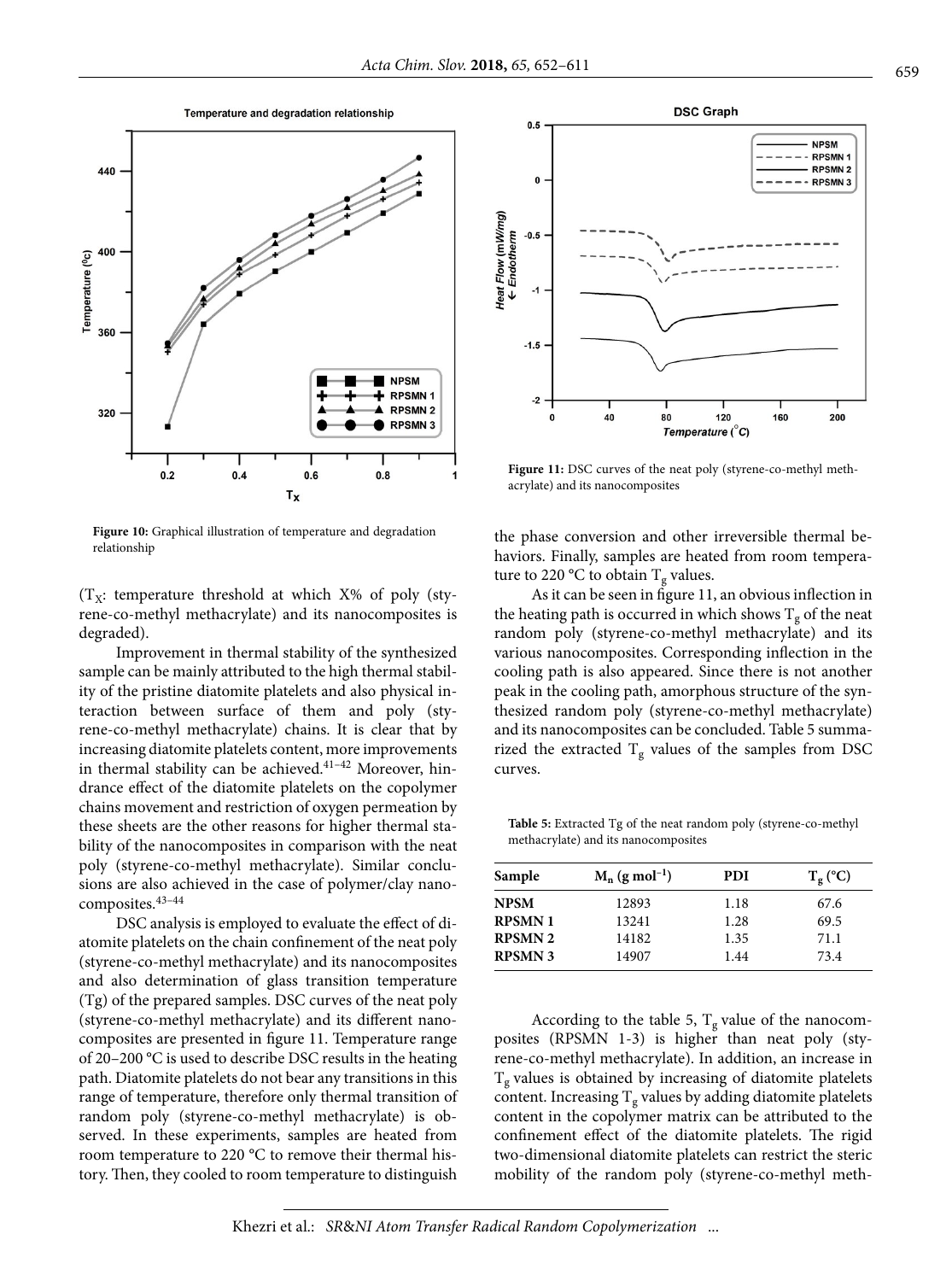acrylate) chains and causes the inflection in the DSC curves starts at higher temperatures. Similar conclusions are also reported in the case of polymer/clay nanocomposites.43–44

#### **4. Conclusions**

*In situ* SR&NI ATRP of styrene and methyl methacrylate in the presence of 3 wt% of mesoporous diatomite platelets leads to increment of conversion and molecular weight from 76 to 92% and 12893 to 14907 g mol<sup>-1</sup> respectively. Thus it can be concluded that addition of diatomite platelets results in positive effects on the copolymerization and by addition of diatomite in the copolymerization media, copolymers with higher molecular weight can be achieved. Meanwhile PDI value increases from 1.18 to 1.44. Increment of PDI values indicates that diatomite platelets (such as other nano-fillers) can act as an impurity in the polymerization media.  ${}^{1}$ H NMR spectroscopy results show that copolymers composition is approximately similar to the initial feed ratio of each monomers. Improvement in thermal stability of the nanocomposites and increasing  $T_g$  values from 67.6 to 73.4 °C was also observed by incorporation of 3 wt% of the mesoporous diatomite platelets. Thermal studies can appropriately demonstrate that diatomite behaves similar natural clay platelets and therefore can be considered as a suitable replacement for clay platelets.

#### **5. References**

- 1. H. Du, G. Q. Xu, W. S. Chin, *Chem. Mater.* **2002**, *14*, 4473– 4479. **DOI:**[10.1021/cm010622z](https://doi.org/10.1021/cm010622z)
- 2. H. Zou, S. Wu, J. Shen, *Chem. Rev.* **2008**, *108*, 3893–3957. **DOI:**[10.1021/cr068035q](https://doi.org/10.1021/cr068035q)
- 3. D. R. Paul, L. M. Robeson, *Polymer* **2008**, *49*, 3187–3204. **DOI:**[10.1016/j.polymer.2008.04.017](https://doi.org/10.1016/j.polymer.2008.04.017)
- 4. D. W. Schaefer, R. S. Justice, *Macromolecules* **2007**, *40*, 8501– 8517. **DOI:**[10.1021/ma070356w](https://doi.org/10.1021/ma070356w)
- 5. Q. Nguyen, D. Baird, *Adv. Polym. Technol.* **2006**, *25*, 270–285. **DOI:**[10.1002/adv.20079](https://doi.org/10.1002/adv.20079)
- 6. S. L. Burkett, N. Ko, N. D. Stern, J. A. Caissie, D. Sengupta, *Chem. Mater.* **2006**, *18*, 5137–5143. **DOI:**[10.1021/cm0614517](https://doi.org/10.1021/cm0614517)
- 7. M. Zanetti, S. Lomakin, G. Camino, *Macromol. Mater. Eng.* **2000**, *279*, 1–9. **DOI:**[10.1002/1439-2054\(20000601\)279:1<1::AID-MAME1](https://doi.org/10.1002/1439-2054(20000601)279:1%3C1::AID-MAME1%3E3.0.CO;2-Q)
- 8. S. Varghese, J. Karger-Kocsis, *Polymer* **2003**, *44*, 4921–4927. **DOI:**[10.1016/S0032-3861\(03\)00480-4](https://doi.org/10.1016/S0032-3861(03)00480-4)

[>3.0.CO;2-Q](https://doi.org/10.1002/1439-2054(20000601)279:1%3C1::AID-MAME1%3E3.0.CO;2-Q)

- 9. K. Khezri, V. Haddadi-Asl, H. Roghani-Mamaqani, M. Salami-Kalajahi, *J. Appl. Polym. Sci.* **2012**, *124*, 2278–2286. **DOI:**[10.1002/app.35279](https://doi.org/10.1002/app.35279)
- 10. R. B. Vasani, D. Losic, A. Cavallaro, N. H. Voelcker, *J. Mater. Chem. B* **2015**, *3*, 4325–4329. **DOI:**[10.1039/C5TB00648A](https://doi.org/10.1039/C5TB00648A)
- 11. Z. Jian, P. Qingwei, N. Meihong, S. Haiqiang, L. Na, *Appl. Clay Sci.* **2013**, *83–84*, 12–16.
- 12. P. Yuan, D. Liu, D. Tan, K. Liu, H. Yu, Y. Zhong, A. Yuan, W. Yu, H. He, *Micropor. Mesopor. Mater.* **2013**, *170*, 9–19. **DOI:**[10.1016/j.micromeso.2012.11.030](https://doi.org/10.1016/j.micromeso.2012.11.030)
- 13. Y. Jia, W. Han, G. Xiong, W. Yang, *Sci. Technol. Adv. Mater.* **2007**, *8*, 106–109. **DOI:**[10.1016/j.stam.2006.10.003](https://doi.org/10.1016/j.stam.2006.10.003)
- 14. W. T. Tsai, K. J. Hsien, Y. M. Chang, C. C. Lo, *Bioresource Technol.* **2005**, *96*, 657–663. **DOI:**[10.1016/j.biortech.2004.06.023](https://doi.org/10.1016/j.biortech.2004.06.023)
- 15. Y. Wang, J. Cai, Y. Jiang, X. Jiang, D. Zhang, *Appl. Microbiol. Biotechnol.* **2013**, *97*, 453–460. **DOI:**[10.1007/s00253-012-4568-0](https://doi.org/10.1007/s00253-012-4568-0)
- 16. S. Nenadović, M. Nenadović, R. Kovačević, L. Matović, B. Matović, Z. Jovanović, J. Grbović Novaković, *Sci. Sint.* **2009**, *41*, 309–317. **DOI:**[10.2298/SOS0903309N](https://doi.org/10.2298/SOS0903309N)
- 17. X. Qi, M. Liu, Z. Chen, R. Liang, *Polym. Adv. Technol.* **2007**, *18*, 184–193. **DOI:**[10.1002/pat.847](https://doi.org/10.1002/pat.847)
- 18. Y. S. Al-Degs, M. F. Tutunju, R. A. Shawabkeh, *Separ. Sci. Technol.* 2000, 35, 2299–2310. **DOI:**[10.1081/SS-100102103](https://doi.org/10.1081/SS-100102103)
- 19. C. J. Hawker, A. W. Bosman, E. Harth, *Chem. Rev.* **2001,** *101,*  3661–3688. **DOI:**[10.1021/cr990119u](https://doi.org/10.1021/cr990119u)
- 20. G. Moad, Y. K. Chong, A. Postma, E. Rizzardo, S. H. Thang, *Polymer* **2005**, *46*, 8458–8468. **DOI:**[10.1016/j.polymer.2004.12.061](https://doi.org/10.1016/j.polymer.2004.12.061)
- 21. K. Matyjaszewski, J. Xia, *Chem. Rev.* **2001**, *101*, 2921–2990. **DOI:**[10.1021/cr940534g](https://doi.org/10.1021/cr940534g)
- 22. S. Karaman, A. Karaipekli, A. Sarı, A. Bicer, *Solar Energy Mater. Solar Cells* **2011**, *95*, 1647–1653. **DOI:**[10.1016/j.solmat.2011.01.022](https://doi.org/10.1016/j.solmat.2011.01.022)
- 23. X. Li, C. Bian, W. Chen, J. He, Z. Wang, N. Xu, G. Xue, *Appl. Surf. Sci.* **2003**, *207*, 378–383. **DOI:**[10.1016/S0169-4332\(03\)00010-2](https://doi.org/10.1016/S0169-4332(03)00010-2)
- 24. X. Li, X. Li, G. Wang, *Appl. Surf. Sci.* **2005**, *249*, 266–270. **DOI:**[10.1016/j.apsusc.2004.12.001](https://doi.org/10.1016/j.apsusc.2004.12.001)
- 25. S. Hu, X. Zhu, W. Hu, L. Yan, C. Cai, *Polym. Bull.* **2013**, *70*, 517–533. **DOI:**[10.1007/s00289-012-0849-0](https://doi.org/10.1007/s00289-012-0849-0)
- 26. J. Z. Liang, *Polym. Test.* **2008**, *27*, 936–940. **DOI:**[10.1016/j.polymertesting.2008.08.001](https://doi.org/10.1016/j.polymertesting.2008.08.001)
- 27. G. Sheng, H. Dong, Y. Li, *J. Environmental Radioactivity* **2012**, *113*, 108–115. **DOI:**[10.1016/j.jenvrad.2012.05.011](https://doi.org/10.1016/j.jenvrad.2012.05.011)
- 28. Y. Yu, J. Addai-Mensah, D. Losic, *Sci. Technol. Adv. Mater.* **2012**, *13*, 015008 (11pp).
- 29. K. Khezri, Y. Fazli, *J. Inorg. Organomet. Polym.* **2017**, *27*, 266– 274. **DOI:**[10.1007/s10904-016-0469-5](https://doi.org/10.1007/s10904-016-0469-5)
- 30. N. Garderen, F. J. Clemens, M. Mezzomo, C. P. Bergmann, T. Graule, *Appl. Clay Sci.* **2011**, *52*, 115–121. **DOI:**[10.1016/j.clay.2011.02.008](https://doi.org/10.1016/j.clay.2011.02.008)
- 31. Y. Du, J. Yan, Q. Meng, J. Wang, H. Dai, *Mater. Chem. Phys.* **2012**, *133*, 907–912. **DOI:**[10.1016/j.matchemphys.2012.01.115](https://doi.org/10.1016/j.matchemphys.2012.01.115)
- 32. D. Liu, P. Yuan, D. Tan, H. Liu, T. Wang, M. Fan, J. Zhu, H. He, *J. Colloid Interf. Sci.* 2012, 388, 176–184. **DOI:**[10.1016/j.jcis.2012.08.023](https://doi.org/10.1016/j.jcis.2012.08.023)
- 33. M. Li, N. M. Jahed, K. Min, K. Matyjaszewski, *Macromolecules* **2004**, *37*, 2434–2441. **DOI:**[10.1021/ma035712z](https://doi.org/10.1021/ma035712z)
- 34. H. Roghani-Mamaqani, V. Haddadi-Asl, M. Najafi, M. Sala-